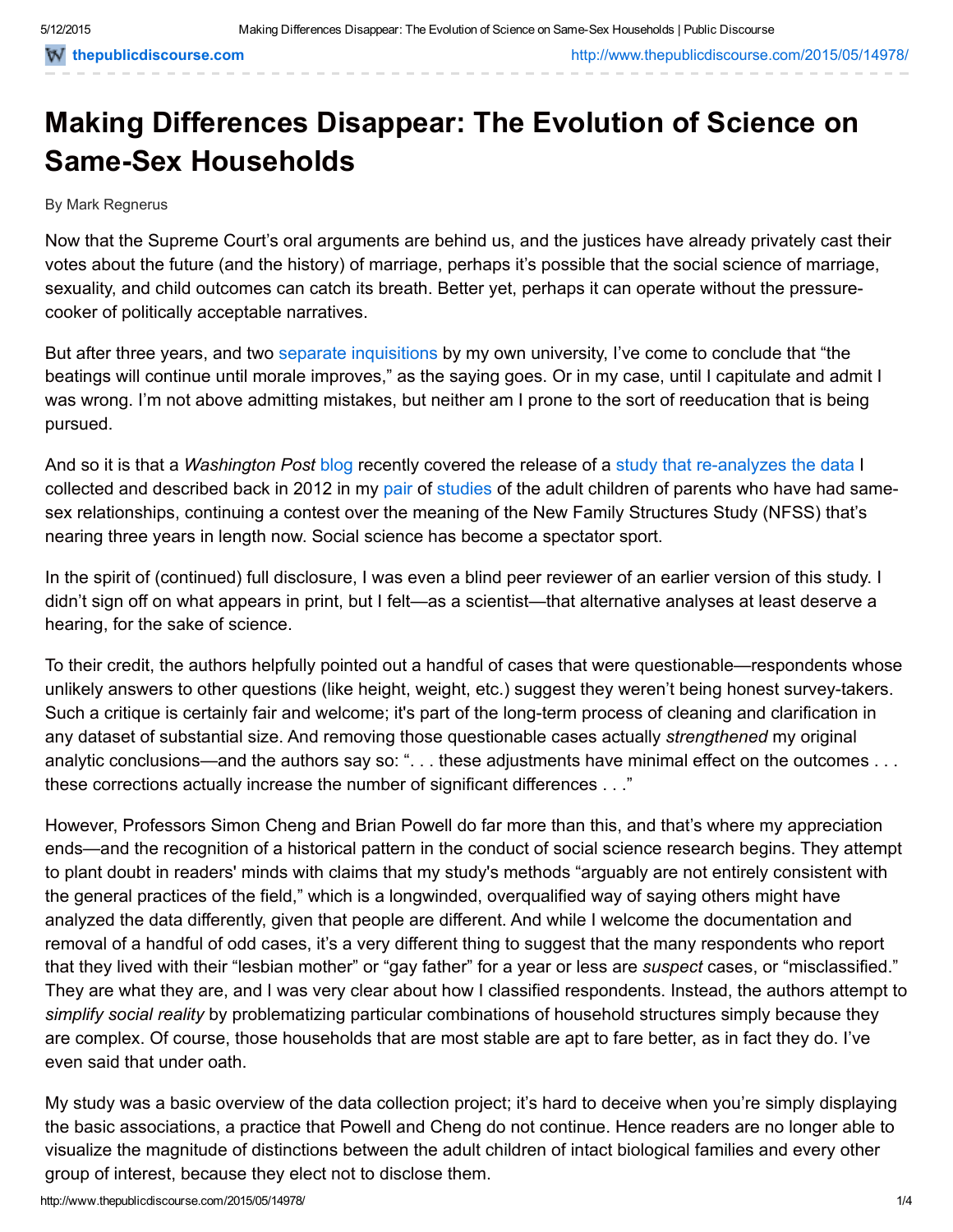### "Controlling" Away How Social Reality Works

Powell and Cheng "control" their way to few or no significant differences between children of intact biological families and those who spend time in same-sex couple households. How? By sorting respondents according to the stability of their parents' same-sex relationships, longevity of time in their household, by pooling together married moms and dads with those who eventually divorced or who shared joint custody throughout the respondent's childhood, and by adding a control for childhood experience of poverty in addition to the income control I had already employed. (Seventy percent of households with a mother, her same-sex partner, and the respondent child received social welfare at some point.) But there are so few stable same-sex relationships in the data that, when analyzed in this way, the statistical power to detect real differences diminishes considerably. Powell and Cheng themselves admit this, and the estimates of difference are hence no longer significant. That's how one can go from a majority of 40 outcome variables displaying significant differences to just one or two. Had stability rather than instability been "endemic" to the same-sex relationships in the NFSS, I would have split the sample myself!

As a parallel example, I could very probably erase the association between exposure to Agent Orange and cancer in Vietnam veterans, if I were able to control for sustained exposure to heavy forestation in combat zones (meaning, areas most apt to be treated with the chemical). Every shaping influence has a *pathway* by which it does its work. "Control for" those pathways and—bingo—that influence no longer *appears* to matter. This preference for "explaining away" is standard operating procedure in contested areas of sociology. It's consonant with the "unmasking" ambitions of many sociologists. As a graduate student, I worked for a time with a professor who analyzed and reanalyzed data until it could sustain the story she wished to tell about it. This practice ignores the key sociological goal of being able to explain how social phenomena actually operate in the real world. And it's a textbook example of why so many remain skeptical of the social sciences in general, and sociology in particular. The data will often say anything you'd like them to say, if you adjust (and justify) how you analyze them.

#### Impression Management

What Powell and Cheng do is continue a long line of privileging only a *fraction* of the social reality of households exhibiting same-sex parental relationships. In that way, they are enacting what another sociologist, Erving Goffman, called "impression management." (Think Facebook.)

Every social situation involves attempts to persuade others of your definition of the situation. The stock photo of the happy, young, white lesbian couple with two bubbly children that is by far the preferred download of the news media is an example of this phenomenon. It's also an illustration of what sociologist Max Weber labeled an "ideal type." It's not average—it's an image of what many hold to be ideal. In reality, however, white lesbians are among the *least* likely among LGBT couples to wish to have children, according to the National Study of Family Growth.

This cheerful, photogenic presentation hides the dramatic inequality that is an open secret of the LGBT community, faulted only among friends. But such inequality remains backstage until political battles fought by (and for the primary benefit of) the wealthiest members of the LGBT community are won. The same goes for the LGBT movement's annexation of the civil rights movement's legacy, which—to those who have eyes to see the disparity in power and access between the two—amounts to nothing more than cultural larceny.

## What the Data Really Tell Us

Here is what the NFSS (along with the National Health [Information](http://papers.ssrn.com/sol3/papers.cfm?abstract_id=2500537) Survey) can and does still tell us. These conclusions hold true, whether you read my original study, its follow-up, Simon Cheng and Brian Powell's new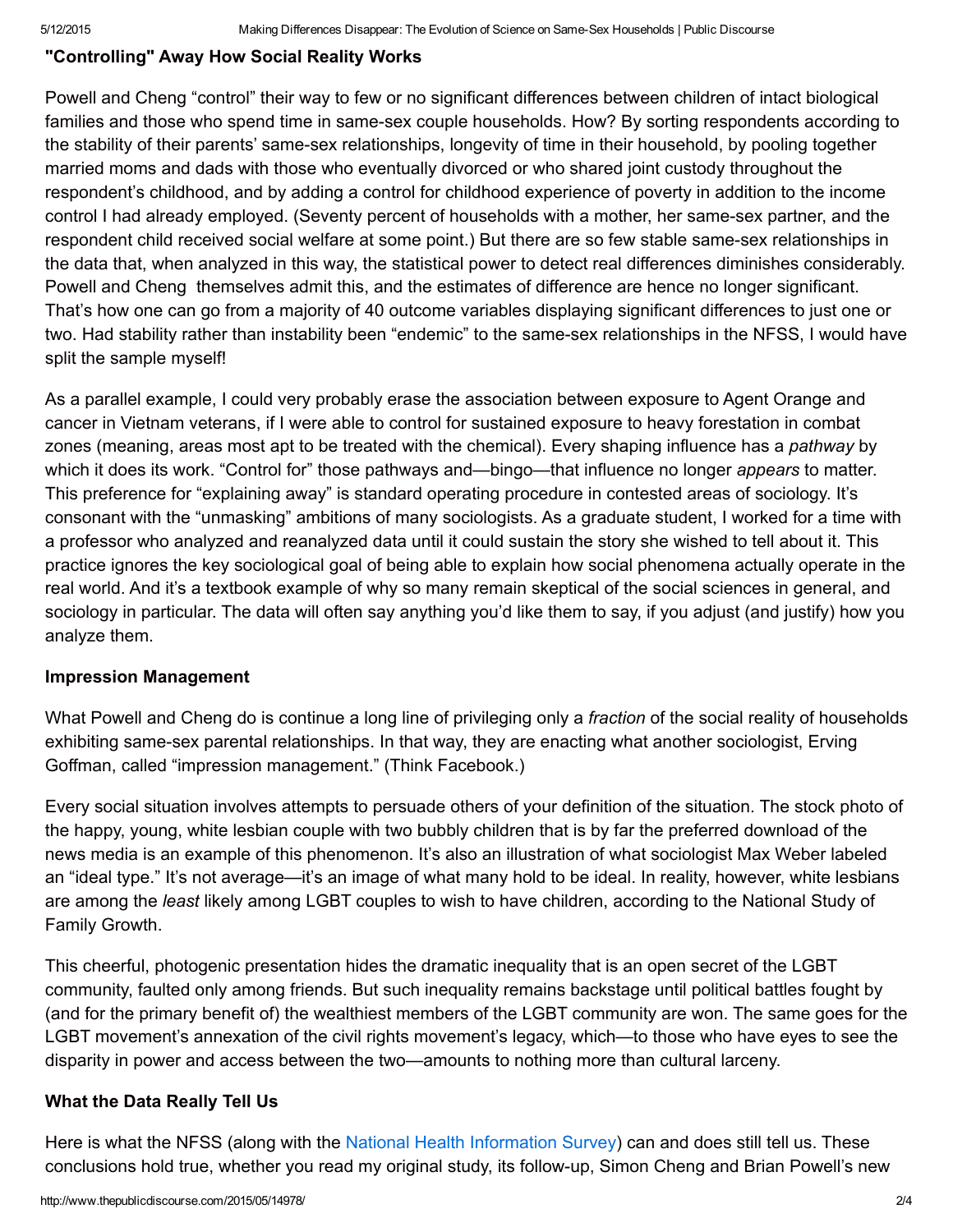analyses, or crunch the numbers yourself:

 *The parental samesex relationships reported by adult children are not, on average, longterm ones.*

 *The longer those parental relationships lasted, the better—on average—were the outcomes for adult children.*

 *Very few samesex relationships lasted the entirety of the respondents' childhood. Critics cried foul. I cried, "Reality!"*

 *The stability afforded by continuously intact momanddad families pays benefits, on average, well into adulthood. They remain the standard against which all other forms ought to be compared.*

Some remarked from the beginning that these data provided evidence in favor of same-sex marriage. I can see why. If marriage stabilizes relationships, and stability is valued, then an argument for it can be made. (And while I hold that same-sex marriage is not an entity identical to opposite-sex marriage, I've never contested people coming to their own interpretations of the data.) But if child development were simply a matter of resources and stable access to parent figures, we should consider building cosmopolitan kibbutzim. We don't, however. Because biology [matters.](http://www.thepublicdiscourse.com/2015/02/14417/) And sexual [difference](http://www.amazon.com/There-Anything-Good-About-Men/dp/019537410X) matters. And the stable sexual union between husband and wife matters—as remains [evident](http://www.markregnerus.com/uploads/4/0/6/5/4065759/regnerus_response_to_critics_in_nov_2012_ssr.pdf) in the NFSS.

# The Open Secrets of Social Science Research into LGBT Households

A penchant for featuring ideal types while ignoring inequality among LGBT households is not the only open secret that is observable. There are others. Some aren't even secrets anymore.

That's what happens when an empirical truth emerges over time and in multiple datasets, is suppressed and undermined because it's politically unhelpful, then becomes owned by insiders, and is, finally, slowly introduced with an "of course that's true" narrative. It's happened with the robust association between LGBT households and [nonheterosexual](http://journals.cambridge.org/action/displayAbstract?fromPage=online&aid=7907017&fileId=S0021932010000325) development in children (a conclusion that is also obvious in the NFSS). I even remember the National Council on Family Relations conference room in which attendees debated each other about just how free they were to admit the association. They left the room committed to owning it.

The same has happened with the association between gay relationships and outside sexual partners—so much so that even the *New York Times* labeled the story "Many [Successful](http://www.nytimes.com/2010/01/29/us/29sfmetro.html?_r=0) Gay Marriages Share an Open Secret." Once denied, then [admitted,](http://www.nytimes.com/2011/07/03/magazine/infidelity-will-keep-us-together.html?_r=0) then—slowly—it's become conventional wisdom. Now we say "of course." The same is happening with the [malleability](http://socialinqueery.com/2013/03/18/no-one-is-born-gay-or-straight-here-are-5-reasons-why/) of sexual orientation, first among [women,](http://www.hup.harvard.edu/catalog.php?isbn=9780674032262) and next—in the near future [—among](https://www.youtube.com/watch?feature=player_embedded&v=m2rTHDOuUBw) men. I'm not questioning the conclusions scholars are reaching. I just find the revelatory process around the science here loathsome—politicized, retributive, and personal. The science of just how well children fare in same-sex households—nationally, over time, and in various developmental domains—will take longer than three years and one survey to discern.

Social science was never going to save marriage's male-female infrastructure. I never presumed it could or would. What it can do—and that's what I will always love about it—is reveal *what is going on*. It has a difficult time laying blame or taking credit, because causality is always challenging to discern. I just wish the charged atmosphere could begin to sustain a healthy and fair debate. Not just yet, it seems.